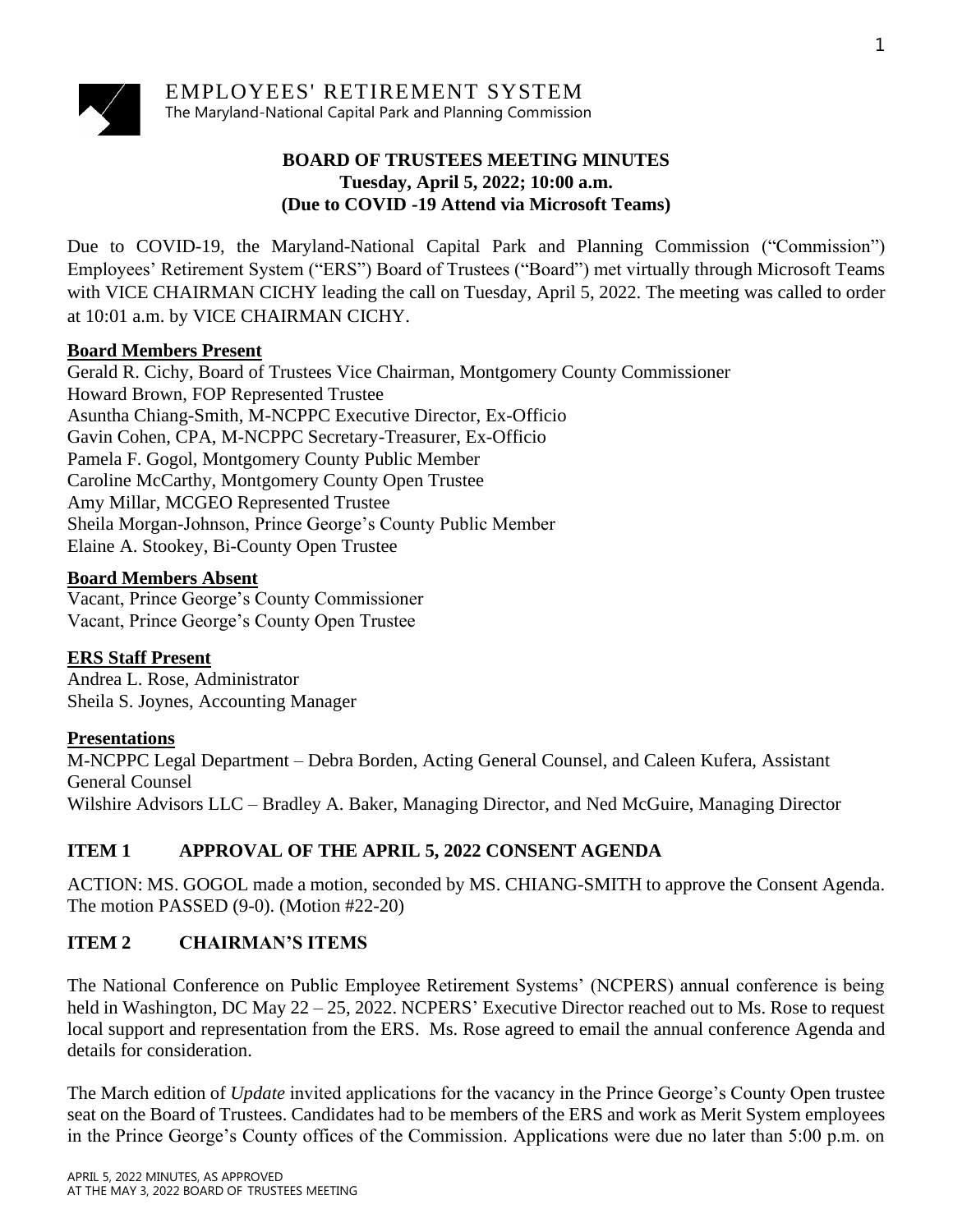March 18, 2022. Theodore J. Russell, III applied for the vacancy and no other applications were received. Mr. Russell is determined to have won by acclamation.

Mr. Russell is the Cost Recovery Manager for the Prince George's County Parks and Recreation Department and has been with the Commission since 2017. Prior to the Commission, Mr. Russell was the Director of Finance and Administration for the Housing Assistance Council in Washington, D.C. for more than 15 years.

ACTION: MS. CHIANG-SMITH made a motion, seconded by MS. MILLAR to Acknowledge Theodore J. Russell, III as the Prince George's County Open Trustee for the remainder of the three-year term ending June 30, 2024. The motion PASSED (9-0). (Motion #22-21)

# **ITEM 3 MISCELLANEOUS**

Debra Borden, Acting General Counsel, and Caleen Kufera, Assistant General Counsel, provided an update on House Bill 1057 (HB 1057) - Prince George's County – Recreation Blue Ribbon Workgroup. HB 1057 establishes a study group to make recommendations to the Prince George's County Council on improving certain recreation services and the costs and benefits of transferring these operations from the Commission to a new entity. The recommendations from the study group are due in 2023 after the legislative session. Therefore, potential changes could be as early as 2024. The ERS would want to confirm the study group's results using its own actuary.

# **ITEM 4 WILSHIRE ADVISORS, LLC**

Presentation by Bradley A. Baker, Managing Director, and Ned McGuire, Managing Director

Wilshire Advisors' Bradley A. Baker and Ned McGuire presented the Asset Liability Valuation ("ALV") Study Analysis dated April 5, 2022. The ALV study identifies and set sets strategic long-term targets to meet plan investment goals. The asset allocation decision is one of the most important decisions driving approximately 90% of returns and is revisited every three to five years, or sooner, if market conditions warrant. The last ALV study was done in March 2019 and minor changes were adopted to the asset allocation.

The role of asset allocation is to manage risk to maximize the safety of promised benefits and minimize the cost of funding these benefits. The asset allocation process inputs include Wilshire's latest capital market expectations, the ERS' benefit payment stream and the investment policy statement objectives and constraints.

Wilshire considered ten model portfolios on the efficient frontier, which did not include other asset classes. The Board has diversified the portfolio exposure over time to include a vast array of asset classes and subasset classes. There are very few areas the portfolio does not have exposure which reflects the diversification efforts since 2010. Wilshire does not recommending considering any other asset classes at this time.

The existing "all weather" portfolio has outperformed its actuarial rate of return and policy index throughout time with a focus on a long-term time frame. Three portfolios were presented for the Board's consideration. 1) a 6.75% return policy; 2) a Similar Return Policy; and 3) a Similar Risk Policy. On average, decision factors such as distribution of returns, funded status projections, contribution variability, and economic costs all suggest the alternative portfolios that were modeled provide better downside protection over the long-term while slightly less upside potential. The Similar Return Policy is expected to generate similar returns with 48 basis points less of risk. Overall, the Similar Return Policy provides more predictability and less volatility than the existing policy.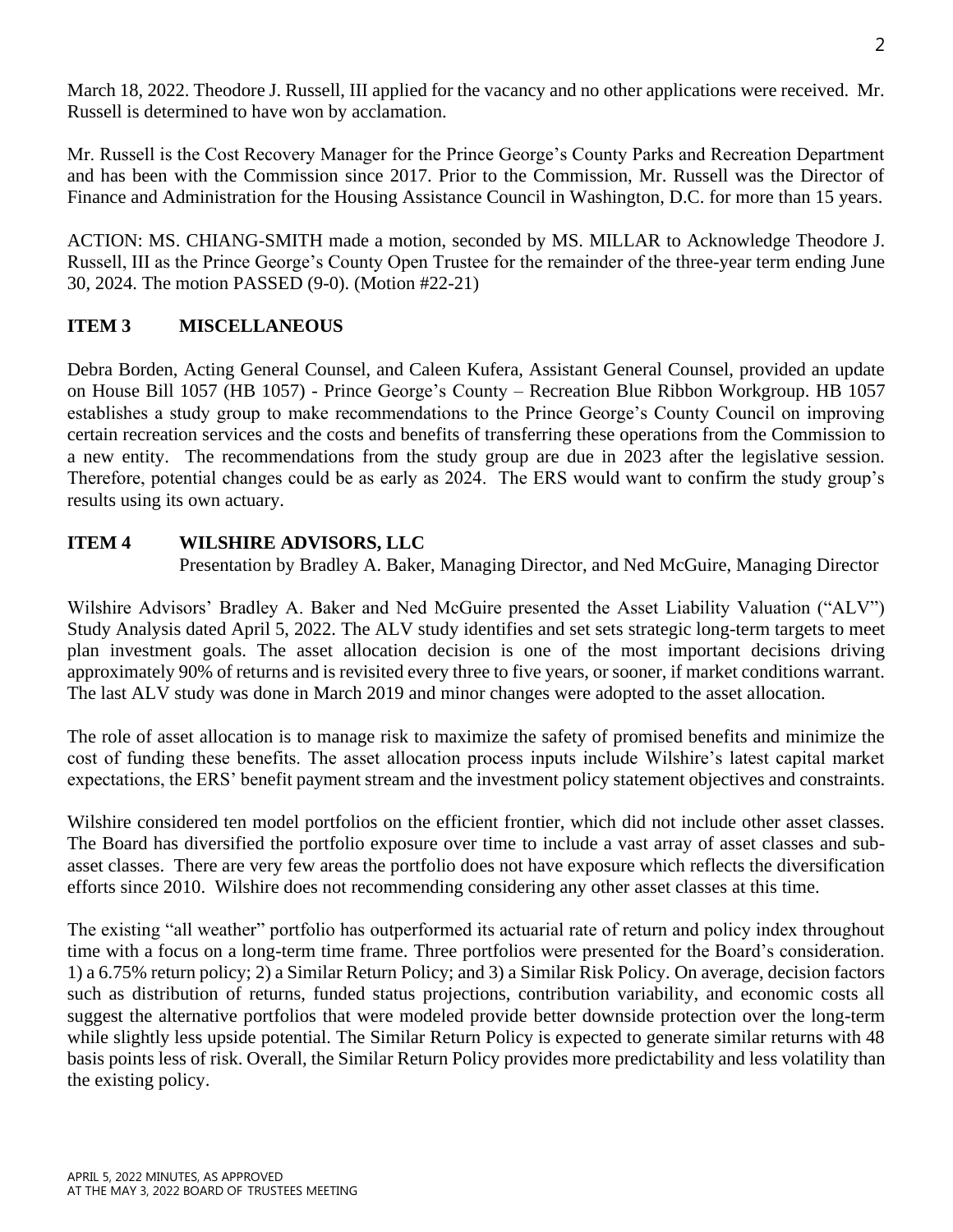| <b>Asset Class</b>                  | <b>Current Policy (%)</b> | <b>Similar Return Policy (%)</b> | Difference (%) |
|-------------------------------------|---------------------------|----------------------------------|----------------|
| U.S. Equity                         | 15.0                      | 15.0                             | 0.0            |
| Non-U.S. Equity                     | 15.0                      | 10.0                             | $-5.0$         |
| <b>Global Low Volatility Equity</b> | 10.0                      | 8.5                              | $-1.5$         |
| <b>Private Equity</b>               | 7.5                       | 8.0                              | $+0.5$         |
| <b>Total Equity</b>                 | 47.5                      | 41.5                             | $-6.0$         |
| Core Fixed Income                   | 11.5                      | 11.5                             | 0.0            |
| High Yield Fixed Income             | 7.5                       | 10.0                             | $+2.5$         |
| <b>Bank Loans</b>                   | 4.0                       | 5.0                              | $+1.0$         |
| <b>Emerging Market Debt</b>         | 5.0                       | 5.0                              | 0.0            |
| Opportunistic Fixed Income          | 7.5                       | 10.0                             | $+2.5$         |
| <b>Total Fixed Income</b>           | 35.5                      | 41.5                             | $+6.0$         |
| <b>Public Real Assets</b>           | 2.0                       | 2.0                              | 0.0            |
| <b>Private Real Assets</b>          | 15.0                      | 15.0                             | 0.0            |
| <b>Total Real Assets</b>            | 17.0                      | 17.0                             | 0.0            |
| <b>Total Portfolio</b>              | 100.0                     | 100.0                            | 0.0            |

Wilshire recommends adopting the Similar Return Policy. A summary of changes are outlined below:

Adopting the Similar Return Policy does not require any changes to the manager lineup but requires rebalancing to the target weights. Ms. Rose and Mr. Baker will work together to rebalance the portfolio. Mr. Baker noted there is no urgency in rebalancing immediately.

ACTION: MS. CHIANG-SMITH made a motion, seconded by MS. GOGOL to Adopt the Similar Return Policy outlined in the ALV Study Analysis of April 5, 2022, as recommended by Wilshire Advisors, LLC. The motion PASSED (9-0). (Motion #22-22)

#### **ITEM 5 COMMITTEE REPORTS/RECOMMENDATIONS**

Ms. Rose presented the Investment Monitoring Group (IMG) report of March 15, 2022. The IMG held a working session to consider changes to the existing Manager Monitoring Policy ("Policy"), including development of a formal watchlist. In consultation with Wilshire Advisors' Brad Baker and Martell McDuffy, the IMG decided to incorporate key amendments to include active, passive and private market managers; clarify the responsibilities of the respective parties; to clarify the factors leading to additional due diligence; to clarify language for a formal watchlist, and to include miscellaneous changes for consistency, transparency, and clarity. The IMG will make a final recommendation to the Board in the near term.

#### **ITEM 6 ADMINISTRATOR'S ITEMS**

Andrea Rose presented the Administrator's Report dated March 25, 2022.

Staff calculated the Cost-of-Living Adjustment (COLA) using data from the Consumer Price Index for All Urban Consumers (CPI-U) at December 2021. The COLA is applied each July  $1<sup>st</sup>$  and is based on the change in the Consumer Price Index (CPI). The change in the CPI was 4.6% at December 2021.

COLAs are provided at 100% of the change in the CPI up to 3%, plus half of the change in the CPI in excess of 3%, up to a maximum of 5% for benefits attributable to credited service prior to July 1, 2012 and earned and unused sick leaved credited prior to January 1, 2013 ("Tier 1"). A maximum COLA of 2.5% applies to